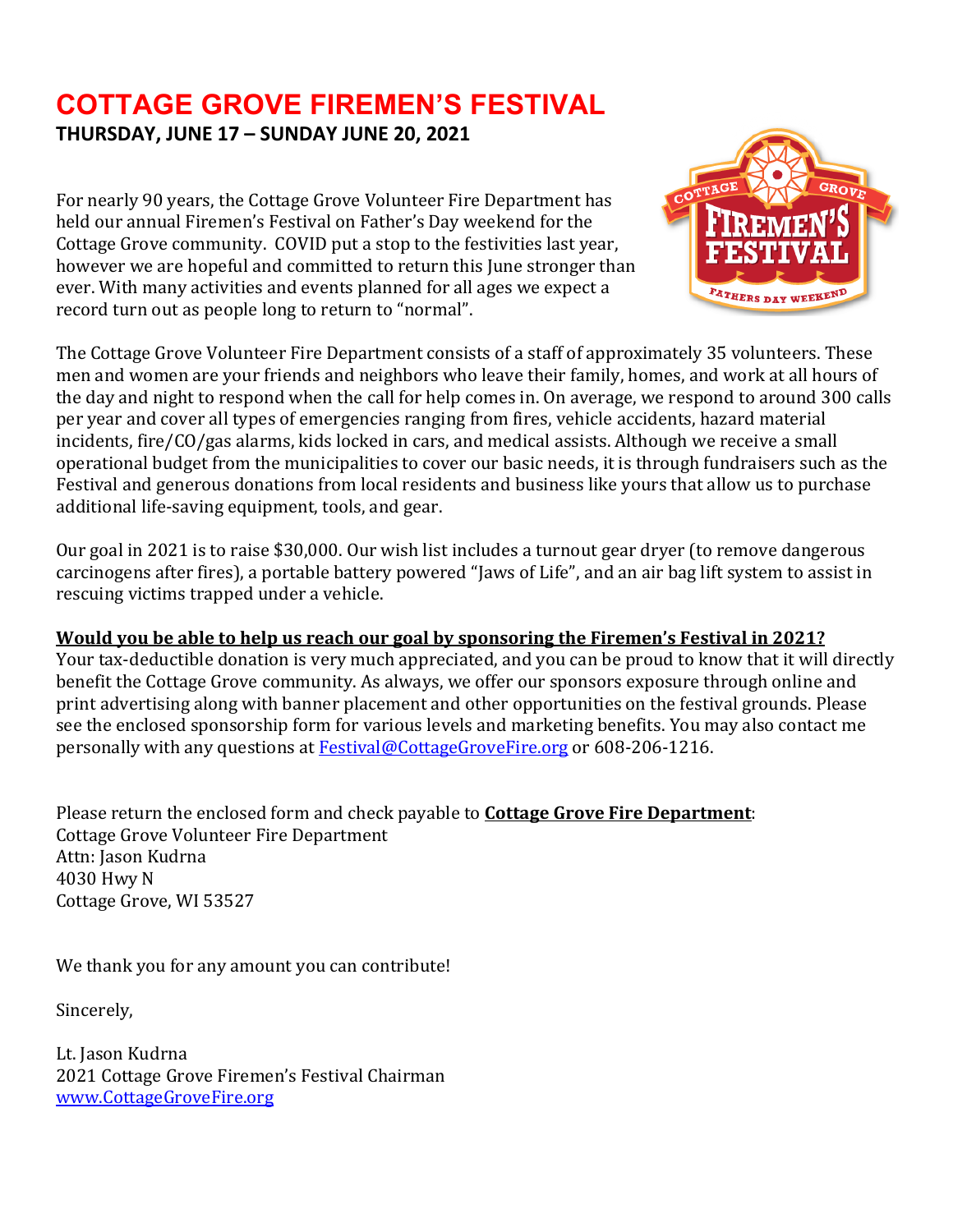# **2021 Firemen's Festival Sponsorship Opportunities**

#### **Event Level Fireworks \$5000+**

- Your company name will be named as the presenting sponsor on all marketing material
- Monthly mentions on Facebook with a link to your company website
- Free 10 x 10 booth in our vendor area
- 20 food vouchers & 20 beverage tickets
- Your company banner on festival grounds
- Logo on all print marketing and the fire department website and Facebook page
- "Cottage Grove Fire Department Supporter" yard sign for your business

## **Chief Level \$3000+**

- Monthly mentions on Facebook with a link to your company website
- Free 10 x 10 booth in our vendor area
- 20 food vouchers & 20 beverage tickets
- Your company banner on festival grounds
- Logo on all print marketing and the fire department website and Facebook page
- "Cottage Grove Fire Department Supporter" yard sign for your business

## **Assistant Chief Level \$2000+**

- Free 10 x 10 booth in our vendor area
- 10 food vouchers & 10 beverage tickets
- Your company banner on festival grounds
- Logo on all print marketing and the fire department website and Facebook page
- "Cottage Grove Fire Department Supporter" yard sign for your business

## **Captain Level \$1000+**

- Your company banner on festival grounds
- Logo on all print marketing and the fire department website and Facebook page
- "Cottage Grove Fire Department Supporter" yard sign for your business

#### **Lieutenant Level \$500+**

- Name on all print marketing and the fire department website and Facebook page
- "Cottage Grove Fire Department Supporter" yard sign for your business

## **Firefighter Level \$250+**

- Name on all print marketing
- "Cottage Grove Fire Department Supporter" yard sign for your business